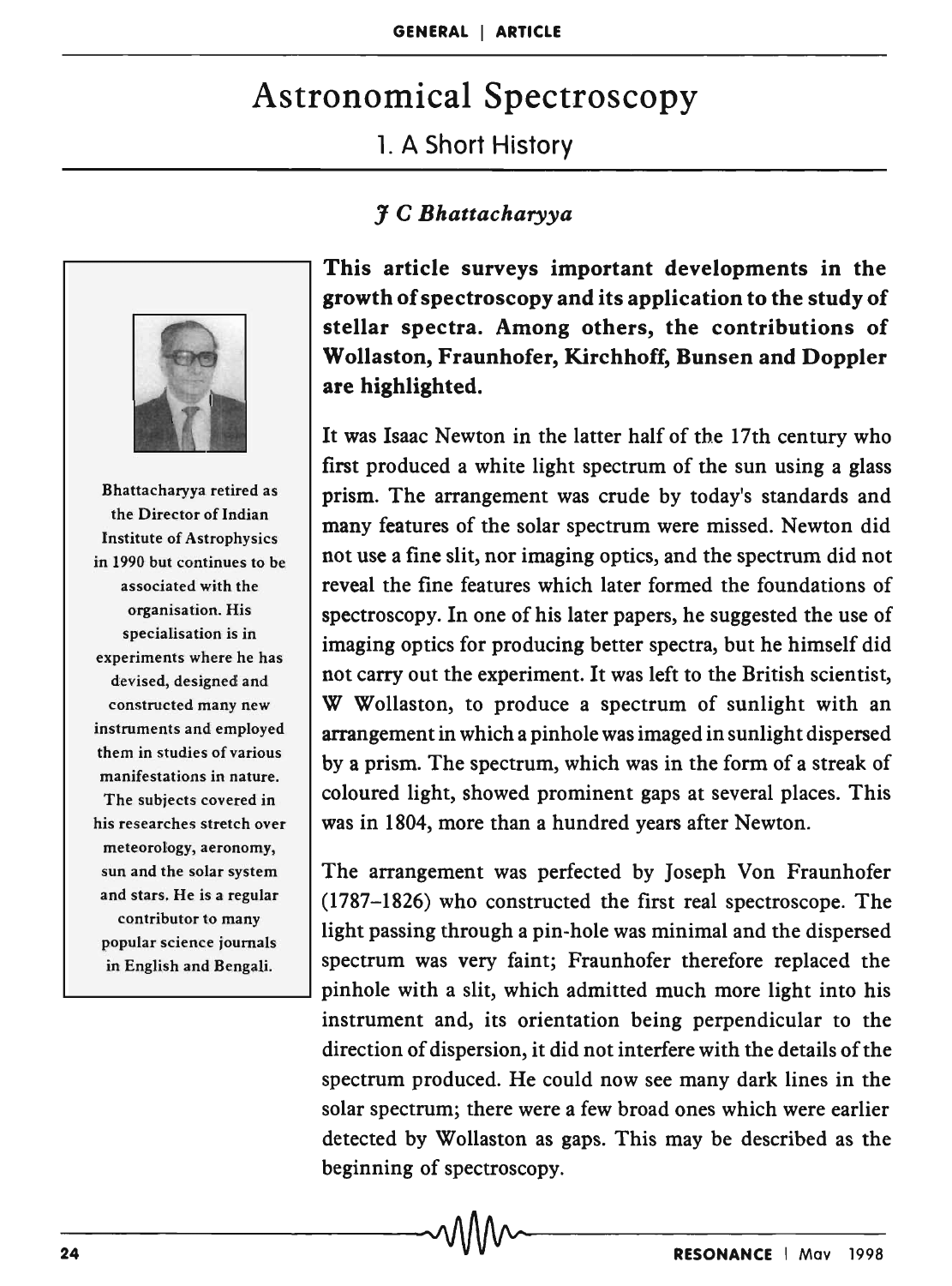If we look at the sun through a spectroscope, we find a spread of colours from red to violet, interspersed with numerous dark lines. These were first seen by Fraunhofer through his new instrument and are known by his name. Some are quite prominent, and these were labelled with the letters of the Roman alphabet  $(A, B, C, D, etc.)$  by him; the nomenclature is still used. Fainter lines are known by their wavelengths in Angstrom units  $(1\text{\AA} = 10^{-10} \text{ m})$   $(\lambda 5250, \lambda 4471, \text{ etc.})$ 

It was only after a few decades that the origin of these lines was understood, but it was noticed even by Fraunhofer that the lines remain in fixed positions among the spread of colours. He also performed one more experiment. Common salt (sodium chloride) emits yellow light when heated in a flame. If this light is observed through a spectroscope, no continuous spread of colours is seen. Instead, one sees a bright yellow line. (Later by using improved instruments, it was found that this yellow line really consists of two closely-spaced lines.) In any case, Fraunhofer noticed that the position of this line coincides with the position of a dark line which was earlier designated by him the D-line of the solar spectrum. We know now that both indicate the presence of sodium in the source; I shall come to this point shortly.

The dark lines in the solar spectrum are not totally dark; because oflower emission at those wavelengths, they appear dark compared to their surroundings. A sunspot is an example of a similar illusion; if all the bright areas of the solar disc were covered and only a sunspot was viewed, it would appear like a red star in the night sky. If one scans through the solar spectrum with a spectrophotometer<sup>1</sup>, one will notice that the intensity within the lines is lower than that in the nearby continuum region but never totally zero.

The plain indication is that, for some reason, the radiation received from the sun is low at certain wavelengths; if sunlight is viewed after spreading the colours, those parts appear dark. Usually, this reduced radiation is restricted to very narrow bands of wavelengths; that is why they appear as narrow lines in

This is an instrument which records the intensity of light at different points in the spectrum, i.e. at different wavelengths. In older instruments this was done by moving one detector; modern detectors operate in parallel and record the entire spectrum in some range.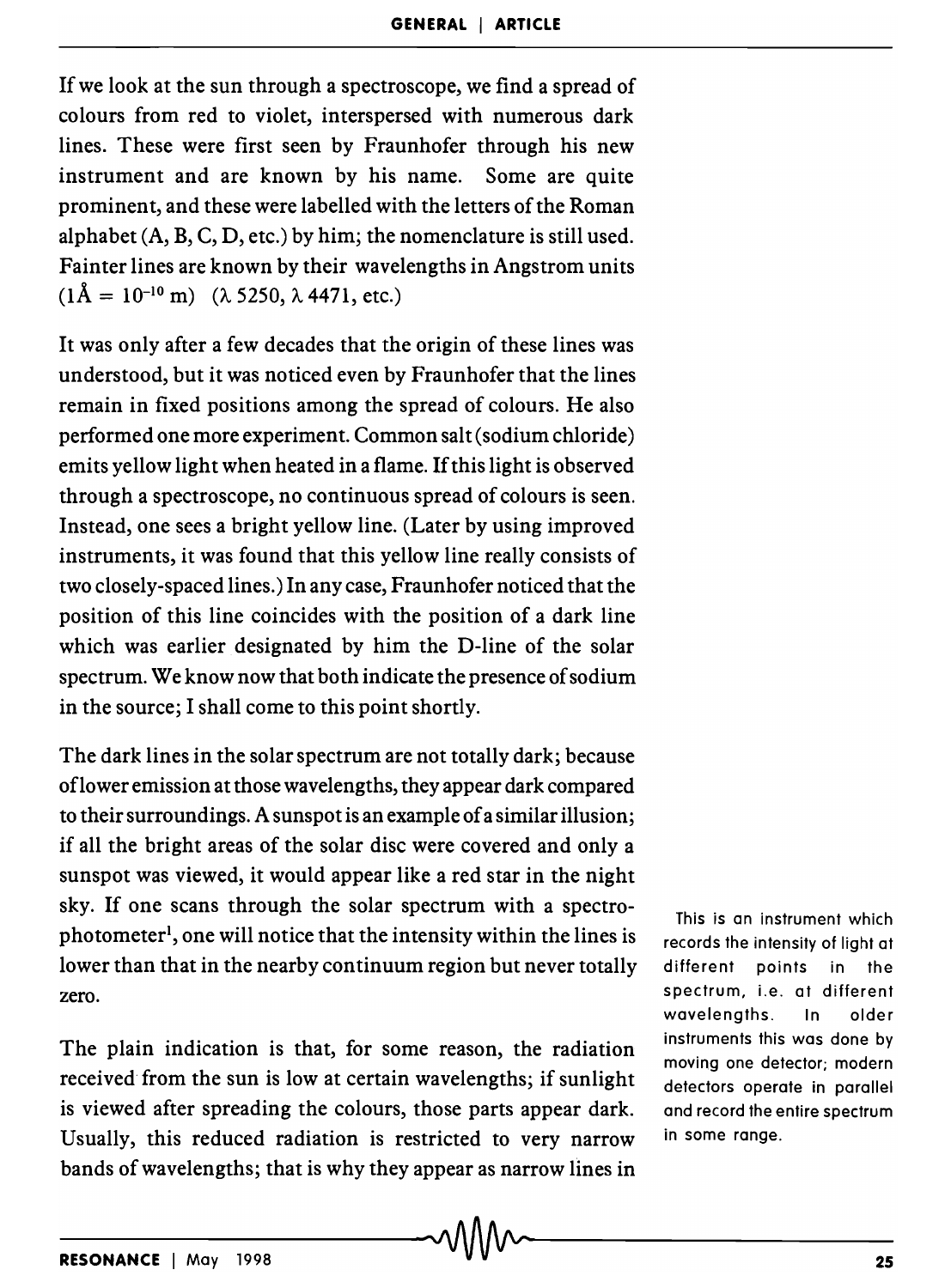the spectrum. But why does this absorption take place? The answer came from laboratory experiments conducted by the German scientists, Gustav Kirchhoff and Robert Bunsen.

The experiments were done quite independently; they noticed that any substance heated in a flame gives offlight whose spectrum is a series of coloured lines. Different substances give different series of lines; it does not matter whether the substance is an element or a compound. In the case of compounds, line series due to the components of the compound are seen together. They experimented with different salts and identified many elements from their spectra; then, in one sample, they noticed a new series oflines. Chemical analysis of the sample revealed the existence of a new element; it was named cesium. It filled up an important slot in Mendeleev's Periodic Table when the latter was formulated in 1869. Cesium was discovered ten years earlier, in 1859; it is the first element discovered by spectroscopy. Kirchhoff and Bunsen continued their search; another new element was discovered in 1860. It was named rubidium, and it filled up another slot in the Periodic Table. A new method of chemical analysis had been discovered.<sup>2</sup>

Kirchoff and Bunsen suggested an explanation for the Fraunhofer lines. The sun and the stars must have an envelope of gases composed of vapourised matter, and white light from their photospheres suffers selective absorption while passing through these envelopes. It was known that any material which emits a particular colour when heated, tends to absorb the same colour strongly. It was established from laboratory experiments that vapours of different materials emit lineradiation; when white light is passed through these vapours, the colours corresponding to the emission lines are absorbed and the emergent light is poorer in those wavelengths<sup>3</sup>. This phenomenon gives rise to dark lines in spectra. Comparing the Fraunhofer lines with the laboratory spectra of known materials, it is thus possible to know the composition of the sun and the stars.

<sup>2</sup>The familiar 'flame test' of the chemical laboratory is a simplified version which uses the human eye to detect changes of colour.

<sup>3</sup> It is assumed here that the material in the outer layer is cooler than in the layer which emits from behind it. Only then will the removal of light be greater than what the outer layer itself emits.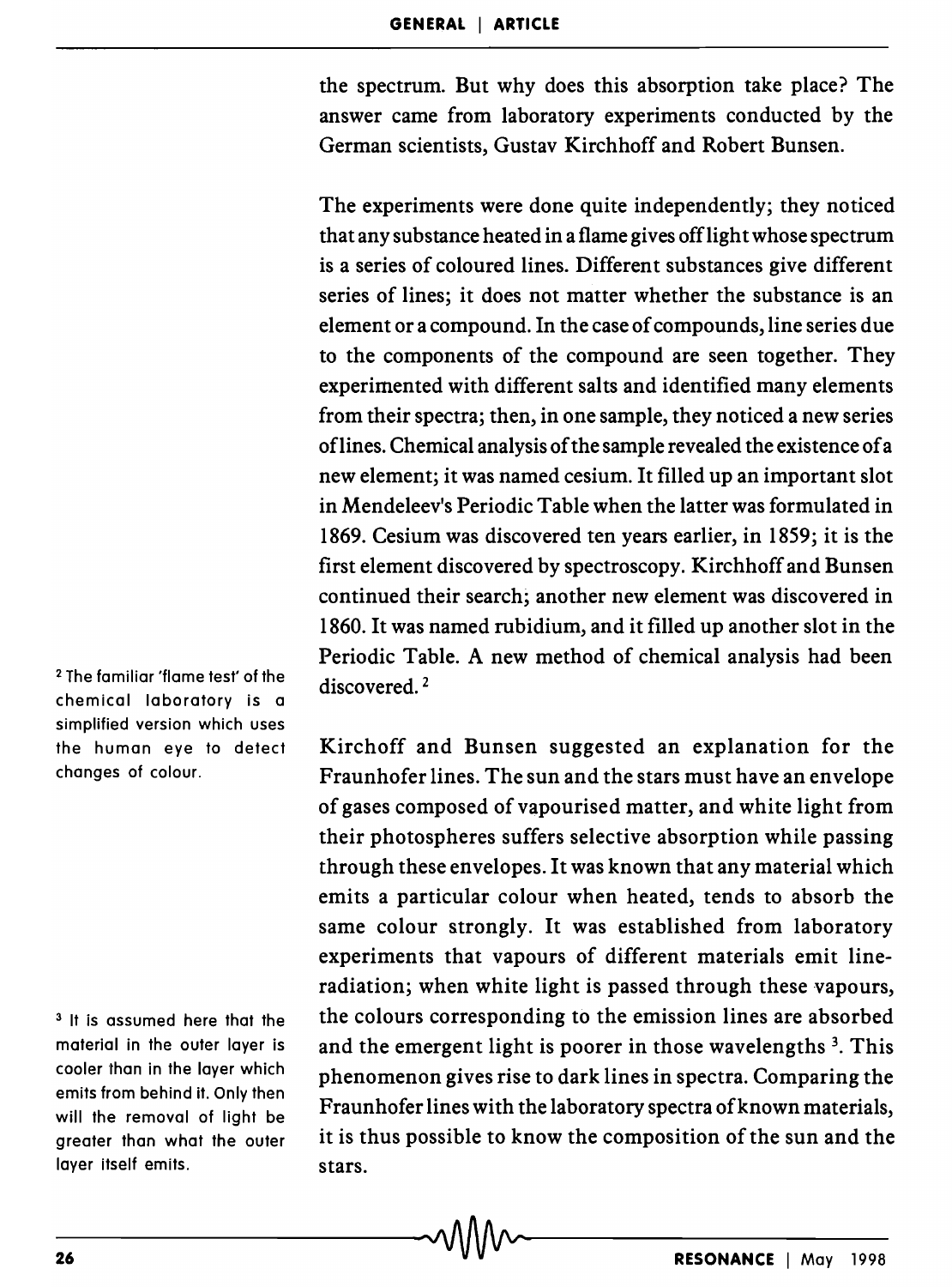This discovery struck a death blow to a popular conviction held earlier. In 1835, the famous French philosopher August Comté emphatically stated that no matter what advancements in science man achieved, he would never be able to know the chemical composition of the stars. The discovery by Kirchhoff and Bunsen totally demolished this dogma. In fact, it is impossible to limit the inventive genius of the human mind; nothing appears to be beyond its grasp. Fortunately Comte died a couple of years before Kirchhoff and Bunsen's discovery; he was spared the pain of seeing a total demolition of his conviction!

Thus began the spectroscopic method of estimating the chemical composition of celestial bodies. More information about astronomical objects became accessible to scientists with the advent of spectroscopy; their spectra conveyed a precise idea of their motions as well. We will have to go back about twenty years from the date of the discovery just discussed to understand the method.

In 1842, the railways had just come into existence; the sight of steam locomotives pulling rows of box cars had become very common. When a train went by, people gathered to look at the new invention from the sides of the track. It was noticed at this time that the pitch of the whistle of a stationary or receding engine was different from that of an approaching engine. It was also observed that the pitch changed sharply when the engine passed the observer.

These phenomena were explained by an Austrian physicist, Johann Christian Doppler. He determined how the change in pitch depends on the velocity of the source. Sound from an approaching source will be higher in pitch; that from receding ones will be lower. This is due to the sound wave-train being compressed or stretched. The same is true, in principle ,for light waves. The fractional change in frequency would equal the ratio of the relative velocity between source or observer, to the speed of light; of course this ratio could be small in practice.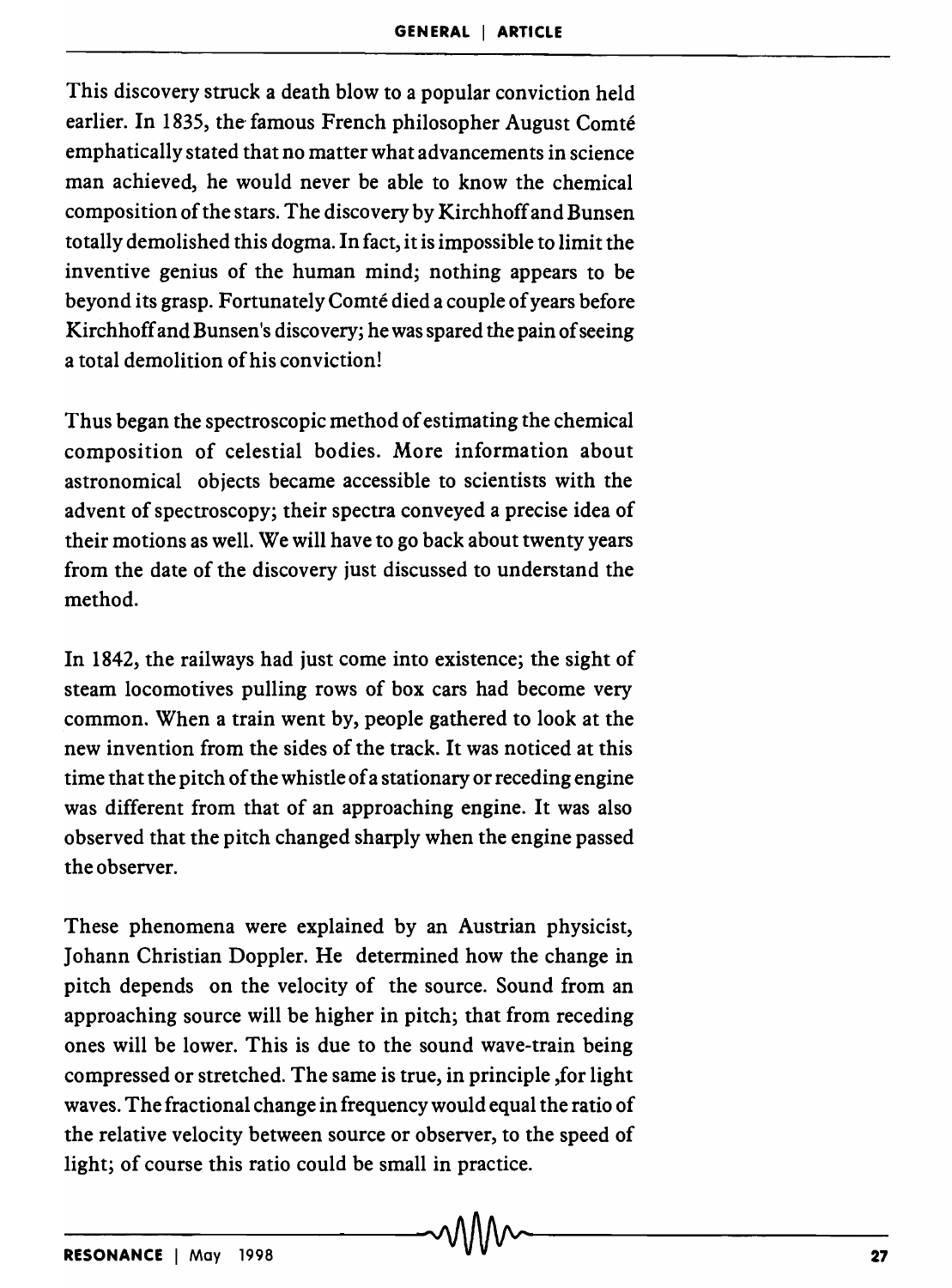The French scientist, Armand Fizeau, was aware that the Fraunhofer lines remain in sharply fixed positions in the spectrum. If small frequency changes occur due to the Doppler effect, the Fraunhofer lines will be shifted, and these shifts can be measured. The speed of light had already been measured quite precisely; the motion of any heavenly body could be estimated by combining the observed shifts with the value of the velocity of light.

The English scientist, William Huggins, started his search for Doppler-shifted Fraunhofer lines in Sirius, the brightest star in the sky. After about five years' effort, he announced that all the lines in the spectrum of Sirius are shifted slightly towards the red side. From the measurements of the shifts, he estimated that the star is receding from us with a velocity of 50 km sec<sup>-1</sup>.

We know now, from later experiments with improved instruments, that Sirius is really receding but with a velocity of about 10 km/sec<sup>-1</sup>. Besides, we also know that Sirius has a faint but heavy companion and that the two stars are going around each other; as a result, there are regular periodic changes in the velocity of recession of Sirius. But it took about twenty-five more years to improve the techniques of measurement to be able to detect such small velocities.

More evidence of Doppler shifts was soon found with improved techniques. In 1871, a German scientist, Hermann Carl Vogel, showed that the east limb of the sun is approaching us with a velocity of about 2 km/sec<sup>-1</sup>, and that the west limb is receding with the same velocity, a clear indication that the sun is rotating on its own axis. This fact was, of course, well known, for beginning with Galileo many scientists had measured the rotation of the sun from the movement of visible features like spots, faculae, etc. But Vogel's findings were definite proof of the conjecture that Doppler shifts are indeed indications of the motion of celestial sources.

A fascinating discovery using Doppler effect measurements was made in 1889. Two scientists, Vogel from Germany, and